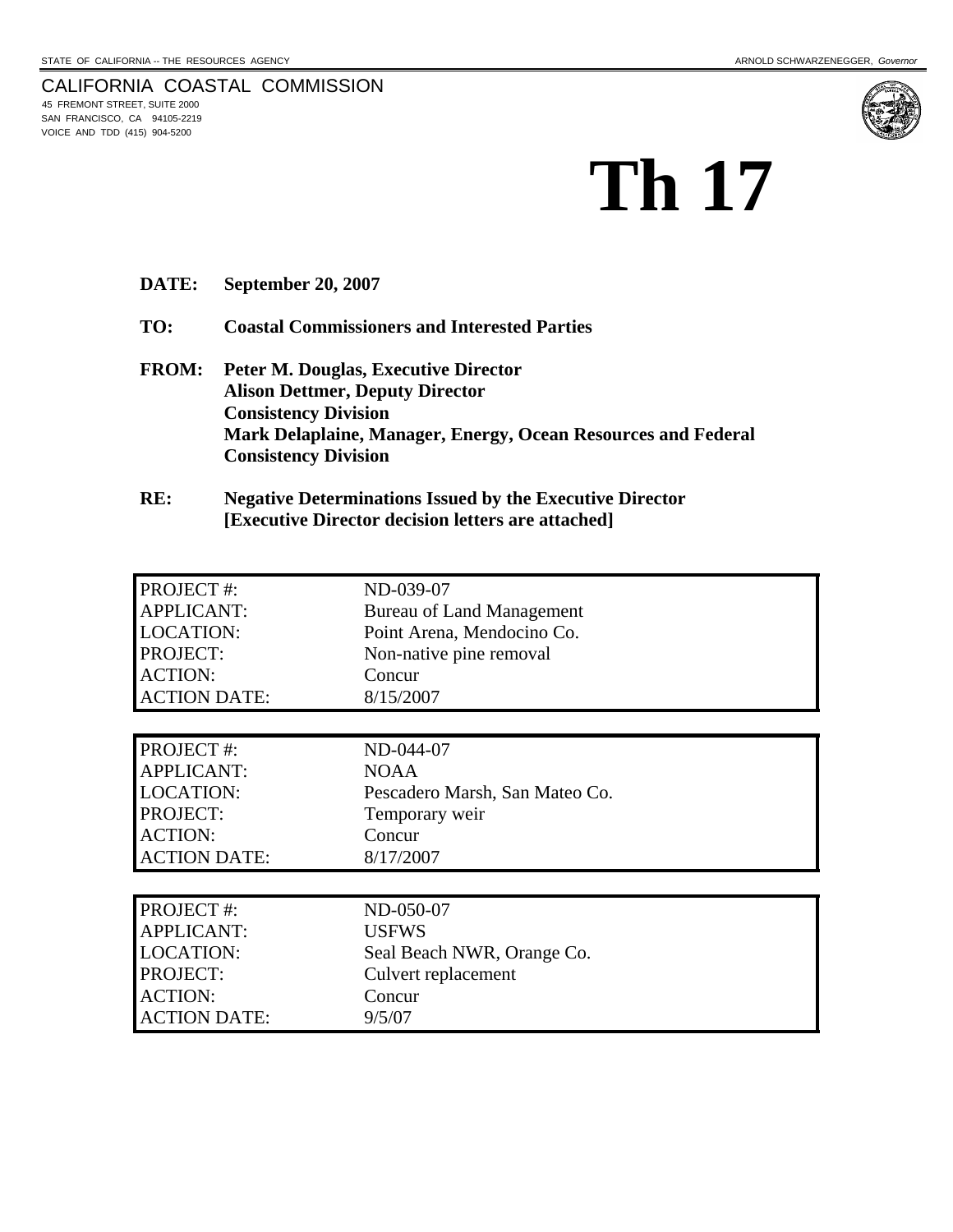| PROJECT #:          | ND-051-07                                               |
|---------------------|---------------------------------------------------------|
| <b>APPLICANT:</b>   | <b>USFWS</b>                                            |
| <b>LOCATION:</b>    | Hookton Slough, Humboldt Co.                            |
| PROJECT:            | Dike repair                                             |
| <b>ACTION:</b>      | Concur                                                  |
| <b>ACTION DATE:</b> | 9/6/07                                                  |
|                     |                                                         |
| PROJECT #:          | ND-053-07                                               |
| <b>APPLICANT:</b>   | U.S. Marine Corps                                       |
| <b>LOCATION:</b>    | Camp Pendleton Marine Corps Base, San Diego Co.         |
| <b>PROJECT:</b>     | <b>Temporary Lodging Facilities</b>                     |
| <b>ACTION:</b>      | Concur                                                  |
| <b>ACTION DATE:</b> | 8/30/07                                                 |
|                     |                                                         |
| PROJECT#:           | ND-055-07                                               |
|                     |                                                         |
| <b>APPLICANT:</b>   | <b>NMFS</b>                                             |
| <b>LOCATION:</b>    | Southwest Fisheries Science Center, La Jolla, San Diego |
|                     | Co.                                                     |
| PROJECT:            | Dewatering well installation                            |
| <b>ACTION:</b>      | Concur                                                  |
| <b>ACTION DATE:</b> | 8/30/07                                                 |
|                     |                                                         |
| PROJECT#:           | ND-057-07                                               |
| <b>APPLICANT:</b>   | <b>GGNRA</b>                                            |
| <b>LOCATION:</b>    | Sutro Historic District, San Francisco                  |
| PROJECT:            | Parking lot, overlook and trailhead                     |
| <b>ACTION:</b>      | Concur                                                  |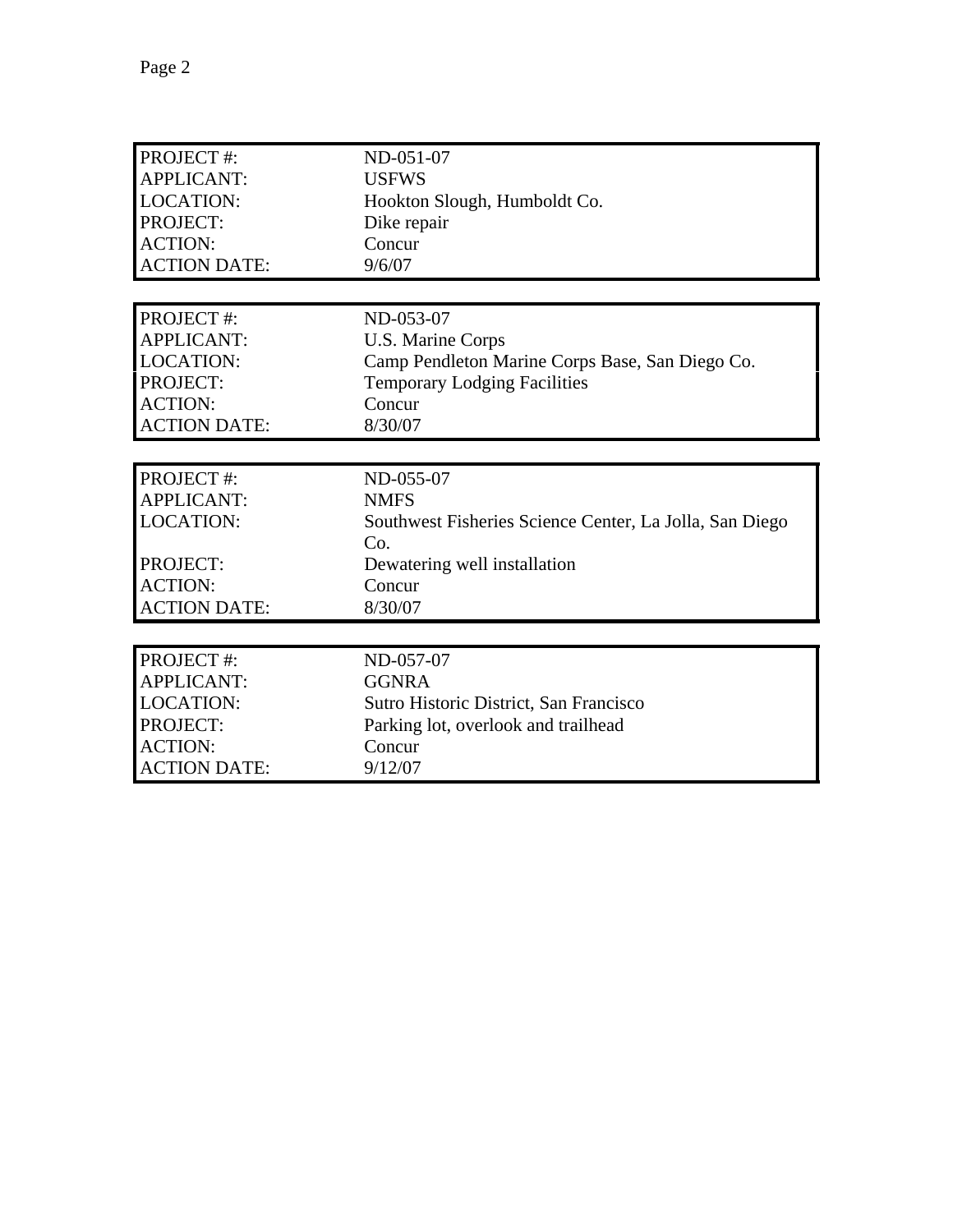## STATE OF CALIFORNIA-THE RESOURCES AGENCY

#### CALIFORNIA COASTAL COMMISSION

45 FREMONT, SUITE 2000 SAN FRANCISCO, CA 94105-2219 VOICE AND TDD (415) 904-5200 FAX (415) 904-5400





August 15, 2007

**Rich Burns** Field Manager Bureau of Land Management ATTN: Jonna Hildenbrand 2550 N. State Street Ukiah, CA 95482

Subject: Negative Determination ND-039-07 (Bureau of Land Management, beach pine and non-native pine removal at Stornetta Public Lands, Point Arena, Mendocino Co.)

Dear Mr. Burns:

The Coastal Commission staff has reviewed the above-referenced negative determination. The Bureau of Land Management (BLM) proposes a multi-year program to remove beach pine and non-native pine trees to maintain the early successional coastal prairie across approximately 210 acres on the southern third of the BLM's Stornetta Public Lands. This action will help to maintain the western dog violet which is the larval food for the endangered Behrens silverspot butterfly. Pine trees less than 20 feet in height which are encroaching into the coastal prairie will be cut at ground level and stacked to provide wind shelter for the butterflies. In addition, selected groups of pine trees less than 20 feet in height will be retained in clumps or rows throughout the project area to maintain wind-protected areas for the butterfly. The existing tall stands of pine trees (those greater than 20 feet in height) found within the project area will remain undisturbed. The proposed action is a continuation of small pine tree removal at this location, undertaken in past decades to maintain the coastal prairie for livestock grazing operations on the Stornetta Ranch. The project area will continue to be grazed by the Stornetta Ranch under terms of the 2004 transfer of lands from Stornetta Ranch to the BLM (ND-008-04). The proposed activity will occur after October 1 of each year and will be coordinated with the U.S. Fish and Wildlife Service to minimize disturbance to the butterfly and its habitat. The project area is not visible from State Highway 1 but can be observed from one stretch of Lighthouse County Road. However, the proposed action will not adversely affect scenic views to or from the coastal zone, is similar to previous small pine tree removal on this property, and is consistent with the Stornetta Public Lands Resource Management Plan (CD-066-06).

The Commission staff agrees with the BLM that the proposed action will not adversely affect coastal resources. We therefore concur with your negative determination for the project made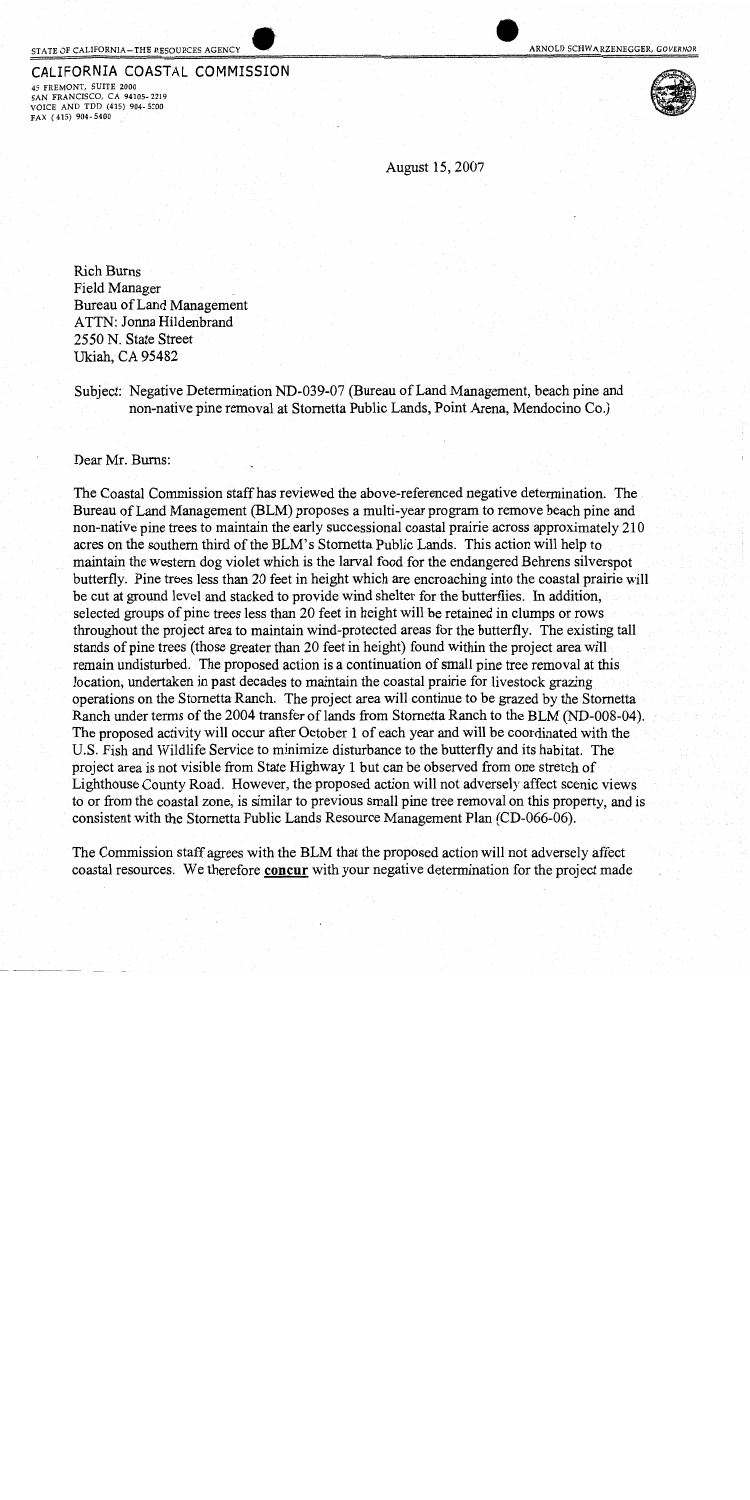ND-039-07 (BLM) Page 2

pursuant to Section 15 CFR 930.35 of the NOAA implementing regulations. Please contact Larry Simon at (415) 904-5288 should you have any questions regarding this matter.

Sincerely,

mart deplais

cc:

CCC - North Coast District California Department of Water Resources Governor's Washington, D.C., Office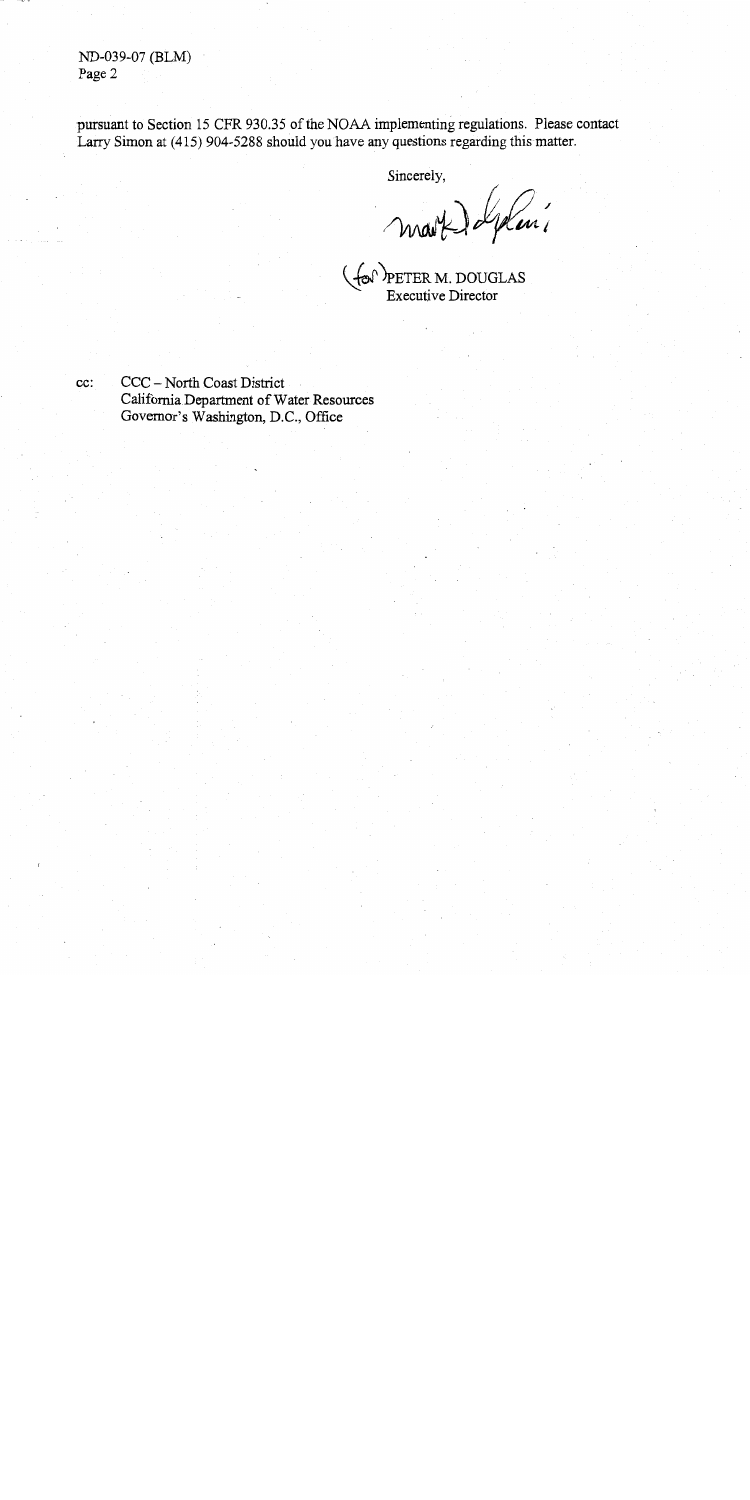# CALIFORNIA COASTAL COMMISSION

45 FREMONT, SUITE 2000 SAN FRANCISCO, CA 94105-2219 VOICE (415) 904-5200 FAX (415) 904-5400 TDD (415) 597-5885

August 17, 2007

Patrick Rutten Supervisor NOAA Restoration Center, Southwest Region National Marine Fisheries Service 777 Sonoma Avenue, Room 219-A Santa Rosa, CA 95404-6528

RE: ND-044-07 Negative Determination, NOAA, Temporary Weir at Butano Channel at Pescadero Marsh, San Mateo County

#### Dear Mr. Rutten:

The Coastal Commission has reviewed the above referenced negative determination. The National Oceanic and Atmospheric Administration Restoration Center, Southwest Region (NOAA-RC) proposes to construct and install a temporary weir in Butano Channel, Pescadero Marsh, located 14.5 miles south of Half Moon Bay, in San Mateo County. The purpose of the weir is to restrict run-off from Butano Channel in order to examine the effects this has on water quality in adjacent Butano Creek and Pescadero Lagoon during the natural breaching of the lagoon and subsequent low tides. The NOAA-RC suspects that fish-die-offs that have taken place in the lagoon could be caused by water quality problems, and expects to determine if water influx from Butano Creek is the source of lethal conditions in the lagoon. The weir would be made of inflatable bladders filled with sand and water, and stacked in place, horizontally across the channel, to form a temporary dam. It would be 45 feet wide to fill the channel bankto-bank, and rise to a height of 4 to 5 feet in order to be level with the surrounding floodplain. The weir would be in place for approximately 2 months, and the NOAA-RC would entirely remove it when that period is over.

The NOAA-RC submitted a negative determination for this activity in late 2006 (ND-081-06). That attempt failed, and the results regarding water quality were inconclusive. The bar of the lagoon was breached early on November 25, 2006, and the weir failed that night. The NOAA-RC believes a large and heavy piece of debris collided with the weir, causing the failure. In the current attempt to install the temporary weir, which is the subject of this negative determination, the NOAA-RC proposes various improvements to correctly place and secure the tubes: a) install the weir prior to bar closure, at low tide; b) substitute sand for sediment as fill for the individual tubes; and c) install the tubes such that the ends are flush with the banks of the creek.

The NOAA-RC would construct and put the weir in place with hand crews, which will access the site on foot via existing roads or trails, and which would use best management practices (BMP) to minimize disturbance to the banks of Butano Channel. The BMPs include but are not limited to fish exclusion and the use of experienced personnel. The NOAA-RC would monitor the weir for structural integrity daily using the volunteer services of a local recreational

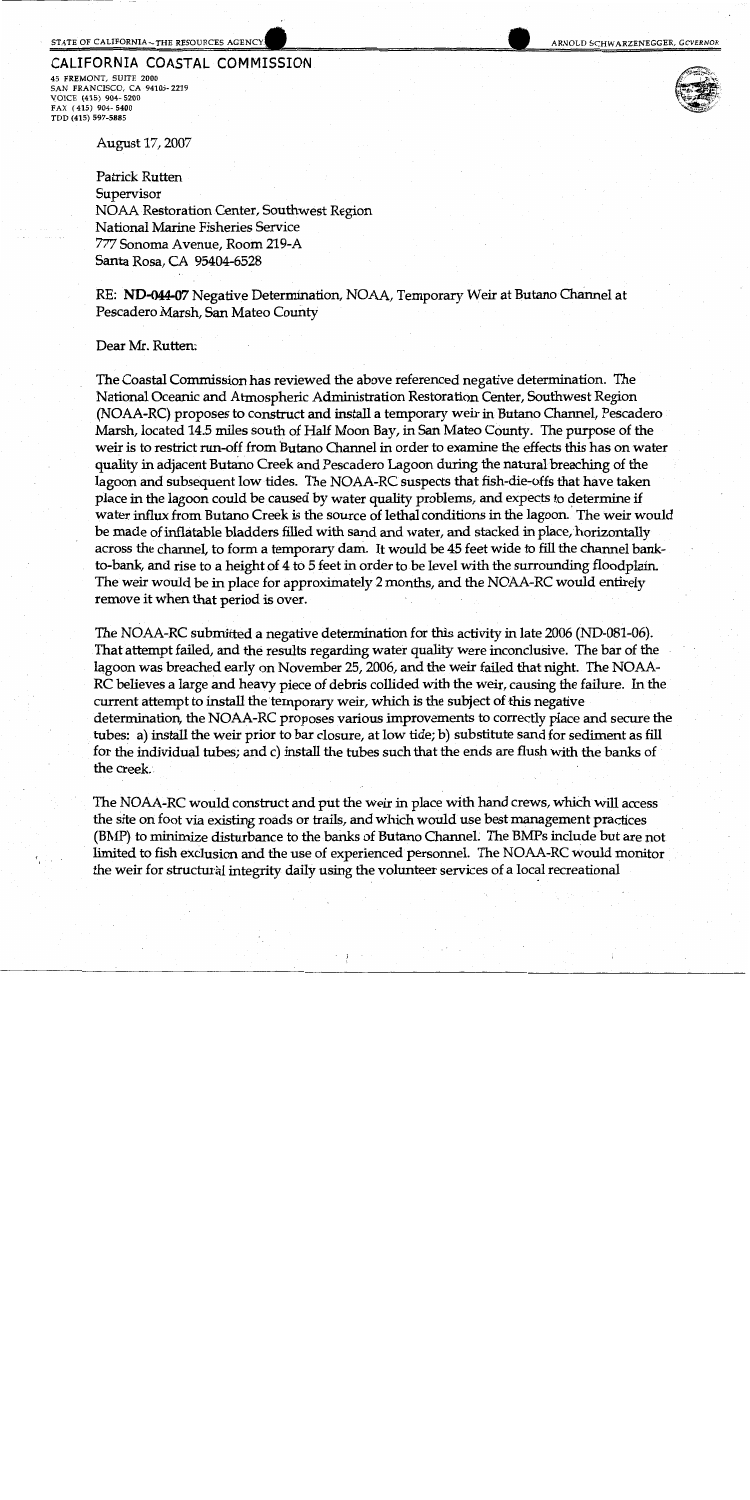steelhead fishing group. The California Department of Parks and Recreation would monitor water quality upstream of the weir and downstream in Pilarcitos Lagoon to evaluate the effectiveness of the weir in preventing the fish die-offs. The water monitoring would span the four weeks prior to breaching of the bar and four weeks afterward.

The NOAA-RC has determined that the proposed project would occur within the coastal zone, and has conducted an analysis of the effects on the coastal zone. Building the weir may have temporary effects on aesthetics (visual quality) and natural resources. The project would not affect traffic or access to the coastal zone. The temporary weir would be visible to visitors on trails in some areas of the State Park and Natural Preserve, but will not create significant adverse effects on scenic views of Butano Marsh and surrounding areas.

The Commission staff agrees that the proposed temporary weir in Butano Channel at Pescadero Marsh will not adversely affect coastal resources. We therefore concur with your negative determination made pursuant to 15 CFR Section 930.35. If you have questions, please contact Diane Livia of the Coastal Commission staff at 415-904-5250 or dlivia@coastal.ca.gov.

Sincerely,

PETER M. DOUGL **Executive Director** 

cc: North Central Coast District Office, CCC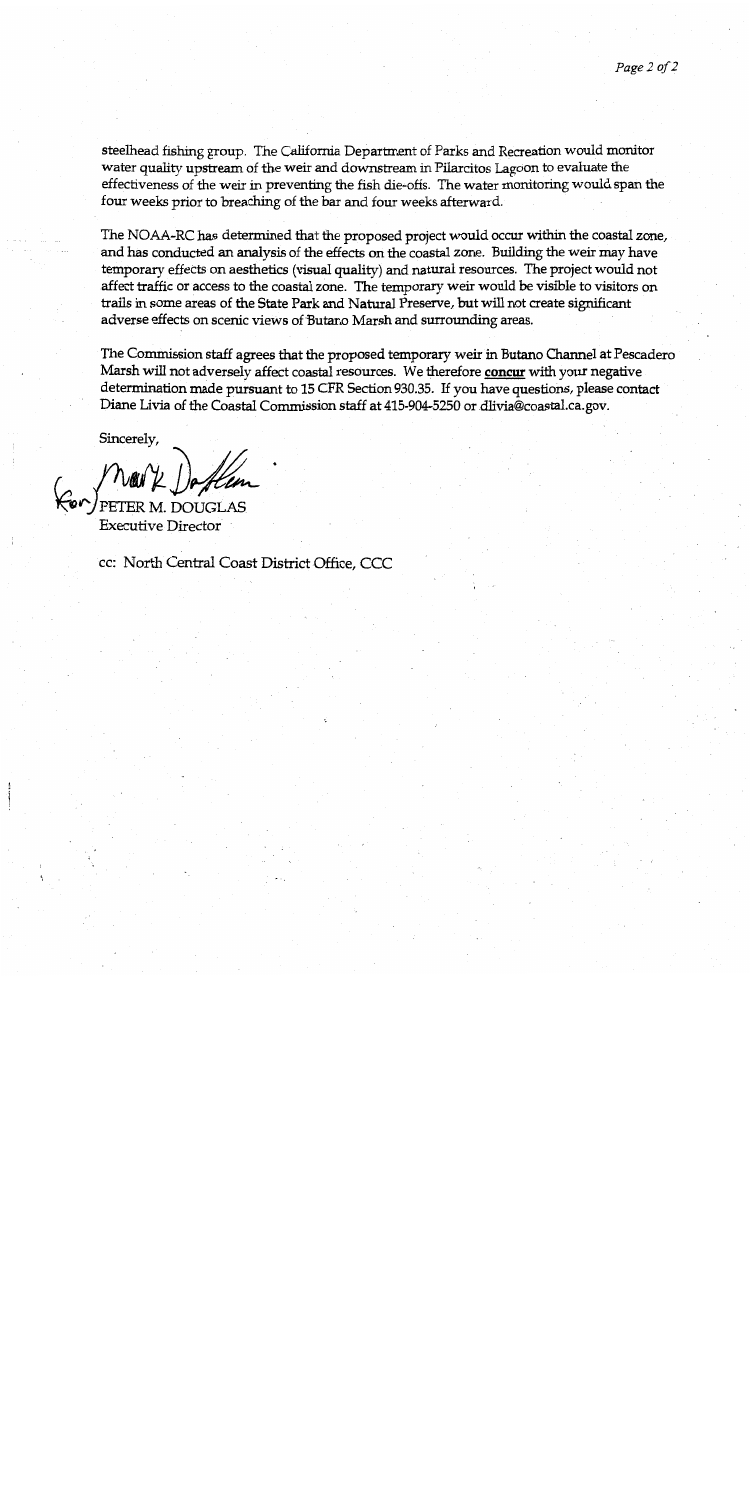#### STATE OF CALIFORNIA-THE RESOURCES AGENCY

# CALIFORNIA COASTAL COMMISSION 45 FREMONT, SUITE 2000

SAN FRANCISCO, CA 94105-2219 VOICE (415) 904-5200 FAX (415) 904-5400 TDD (415) 597-5885

Delaplaine

ARNOLD SCHWARZENEGGER, GOVERNOR

 $\mathcal{W}$  and

September 5, 2007

Kirk Gilligan Refuge Manager Seal Beach National Wildlife Refuge U.S. Fish and Wildlife Service 6010 Hidden Valley Road Carlsbad, CA 92011

Re: ND-050-07 USFWS, NASA Island Road Culvert Replacement Project, Orange County

Dear Mr. Gilligan:

The Coastal Commission has reviewed the above-referenced negative determination. The U.S. Fish and Wildlife Service (Service) proposes to replace two corroded, corrugated, metal culverts with polyethylene culverts, located on NASA Island Road on the Seal Beach National Wildlife Refuge (NWR) in Orange County. Each culvert would measure 36 inches by approximately 60 feet. The Refuge is located entirely within the boundaries of the Naval Weapons Station Seal Beach, where NASA Island road leads to a protected and managed Least tern nesting site. The culverts allow for tidal flow between the marsh habitat in the southern portion of Anaheim Bay and the marsh habitat to the north of NASA Island Road. Should the culverts continue to corrode, the tidal flow will be restricted and the road may collapse.

The culverts were originally installed to improve tidal circulation within the upper reaches of Anaheim Bay following construction of NASA Island Road. The corrosion of the culverts has resulted in a reduction in the volume of tidal waters flowing through the culverts. In addition, rip rap originally placed around the culvert openings has been moved out of place by wave action, resulting in erosion that could ultimately affect the roadbed.

The Service would construct coffer dams or temporary dikes with sandbags to keep the pipe foundations free of water during installation of the culverts. Backfill material needed for installation would come from existing stock piles of earthen material located on the Naval Weapons Station. The Service would install two 36-inch 60 foot polyethylene culvert pipes at two locations on NASA Island Road at the same invert elevations as the existing, corroding pipes, and collect scattered rip-rap from the immediate area and replace it near each culvert. Construction staging would take place in a parking area located between the two culvert sites. The Service would start work in fall of 2007 and expects construction to take less than two weeks to complete.

The limits of disturbance to surrounding wetlands would be confined to the existing footprint of the culverts and include adjacent wetland, amounting to approximately 40 sq. feet. The Service expects rapid recovery of this habitat by daily tidal action. Construction and installation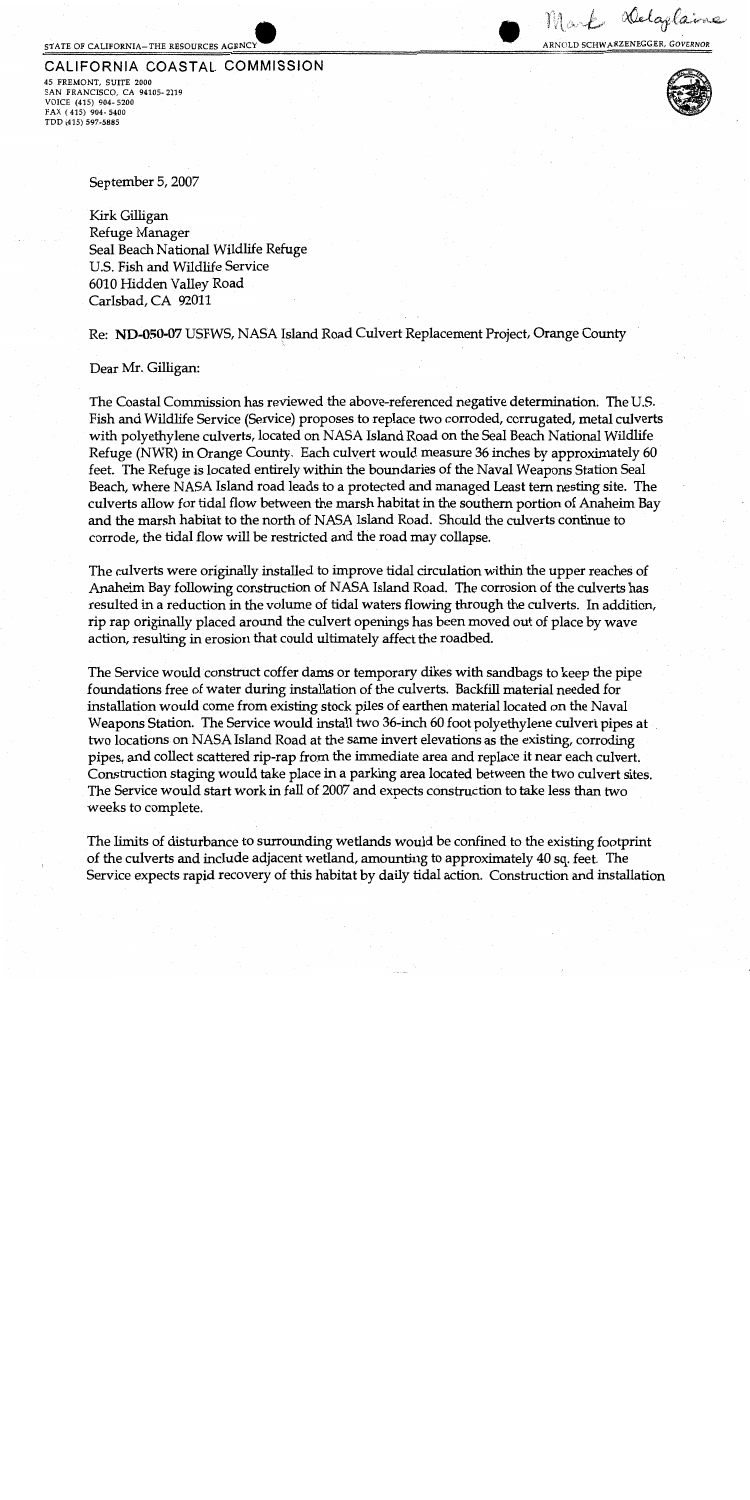would take place after all nesting and rearing activity by federally listed endangered California least tern and State endangered Belding's savannah sparrow. The Refuge Manager would monitor the site to ensure that no federally listed endangered little-footed clapper rails are present within the construction zone.

The Commission staff agrees that the proposed project at NASA Island Road will not adversely affect coastal resources. We therefore concur with your negative determination made pursuant to 15 CFR Section 930.35. If you have questions, please contact Diane Livia of the Coastal Commission staff at 415-904-5250 or dlivia@coastal.ca.gov.

Sincerely,

mark D doplanic

 $(f \circ f)$  Peter Douglas<br>  $(f \circ f)$  Executive Director

cc: South Coast District Office, CCC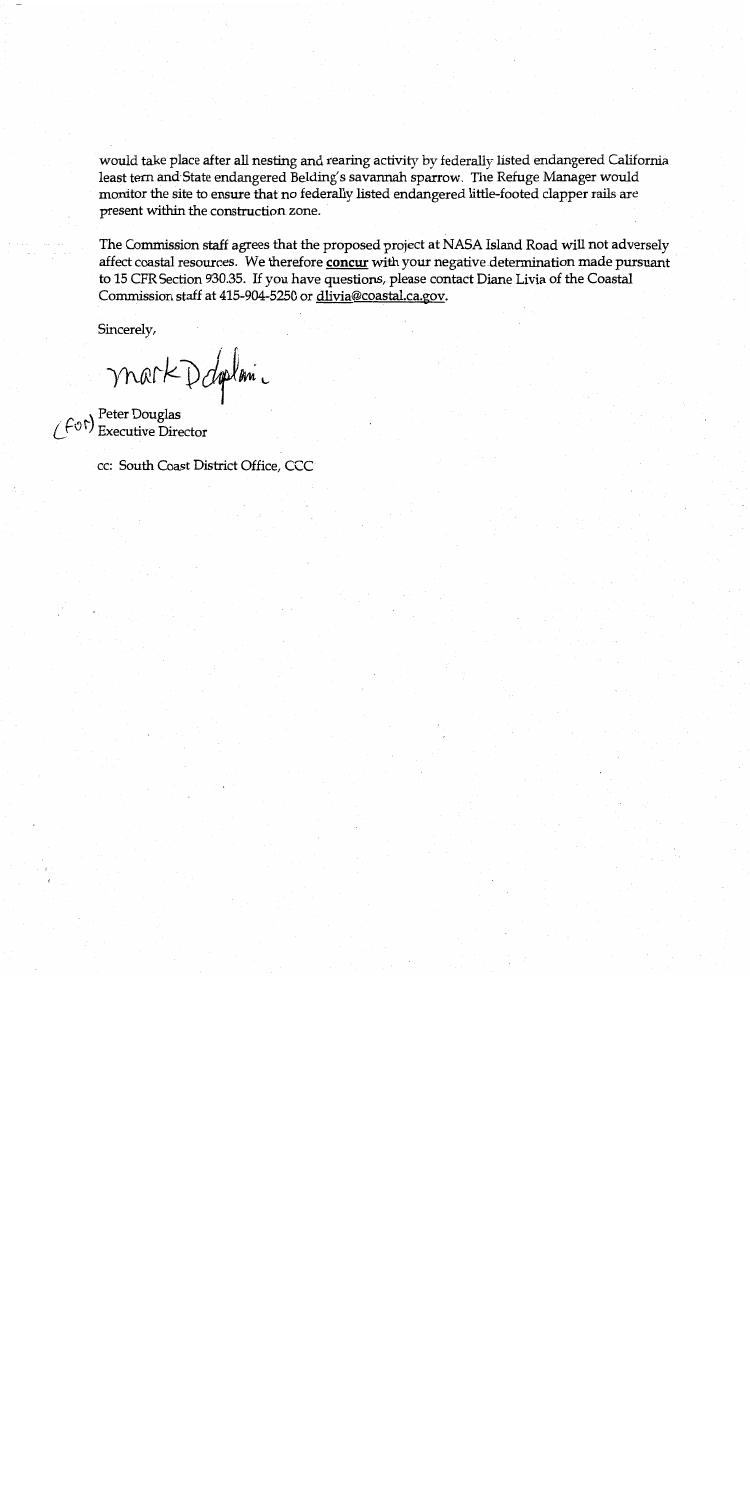#### STATE OF CALIFORNIA-THE RESOURCES AGENC

#### CALIFORNIA COASTAL COMMISSION 45 FREMONT, SUITE 2000 SAN FRANCISCO, CA 94105-2219

VOICE (415) 904-5200 FAX (415) 904-5400 TDD (415) 597-5885



Mark Adaplaine

ARNOLD SCHWARZENEGGER, GOVERNOR

September 6, 2007

Aldaron Laird Environmental Planner Humboldt Bay National Wildlife Refuge 980 - 7<sup>th</sup> Street, Suite K Arcata, CA 95521

## RE: ND-051-07 USFWS, Hookton Slough Dike Repair, Humboldt County

### Dear Mr. Laird:

The Coastal Commission has reviewed the above reference negative determination. The U.S. Fish and Wildlife Service (Service) proposes to repair 3,600 linear feet of the east side of an existing dike bank on Hookton Slough in Humboldt Bay. The Service repaired 4,100 feet of a more northerly section of the same dike bank in 2006. The dike forms the western boundary of the Salmon Creek Unit of the Refuge, and is currently severely eroded. Due to the New Year's Day storm of 2006, the eroded reaches of the dike are subject to wave and wind erosion as well as undercutting by the slough itself, and are in imminent danger of failing. The dike prevents tidewater inundation of the 1,081 acres of fresh water wetlands on the inland side of the bay where Highway 101 is located. Farmers created these wetlands for agricultural purposes in the 19th century, and the lands have subsided up to 6 feet below sea level. Today, due to the past restoration efforts of the Service, the fresh water wetlands provide crucial foraging for Aleutian geese, and are an important part of existing infrastructure on Humboldt Bay. Should the dike fail, the fresh water wetlands and possibly Highway 101 would be inundated.

The Service would place approximately 15,726 cu. yds. of rock riprap along 3,600 linear feet of Hookton Slough. Using an excavator, the Service would shape the eroded surface of the levee to a slope of 1 foot vertical to 1.75 feet horizontal, excavate a toe trench a minimum of 2 feet deep, lay filter fabric in the trench and on the slope, and finally, place 3-foot diameter riprap in the trench and 18-inch diameter riprap on the dike slope. The Service used the same process to repair 4,100 feet of this dike in 2006. The excavation of the toe trench along the 3,600 feet of dike to be repaired would affect approximately 0.53 acres of intertidal mudflat, and riprap would cover approximately 1.87 acres of bank below Mean High Water elevation (6.24 feet above Mean Lower Low Water). The mudflats support benthic organisms, and birds and fish that forage in this area. These mudflats formed as the existing dike eroded. The Service would place the proposed riprap within the original footprint of the dike. This would result in no net loss of habitat.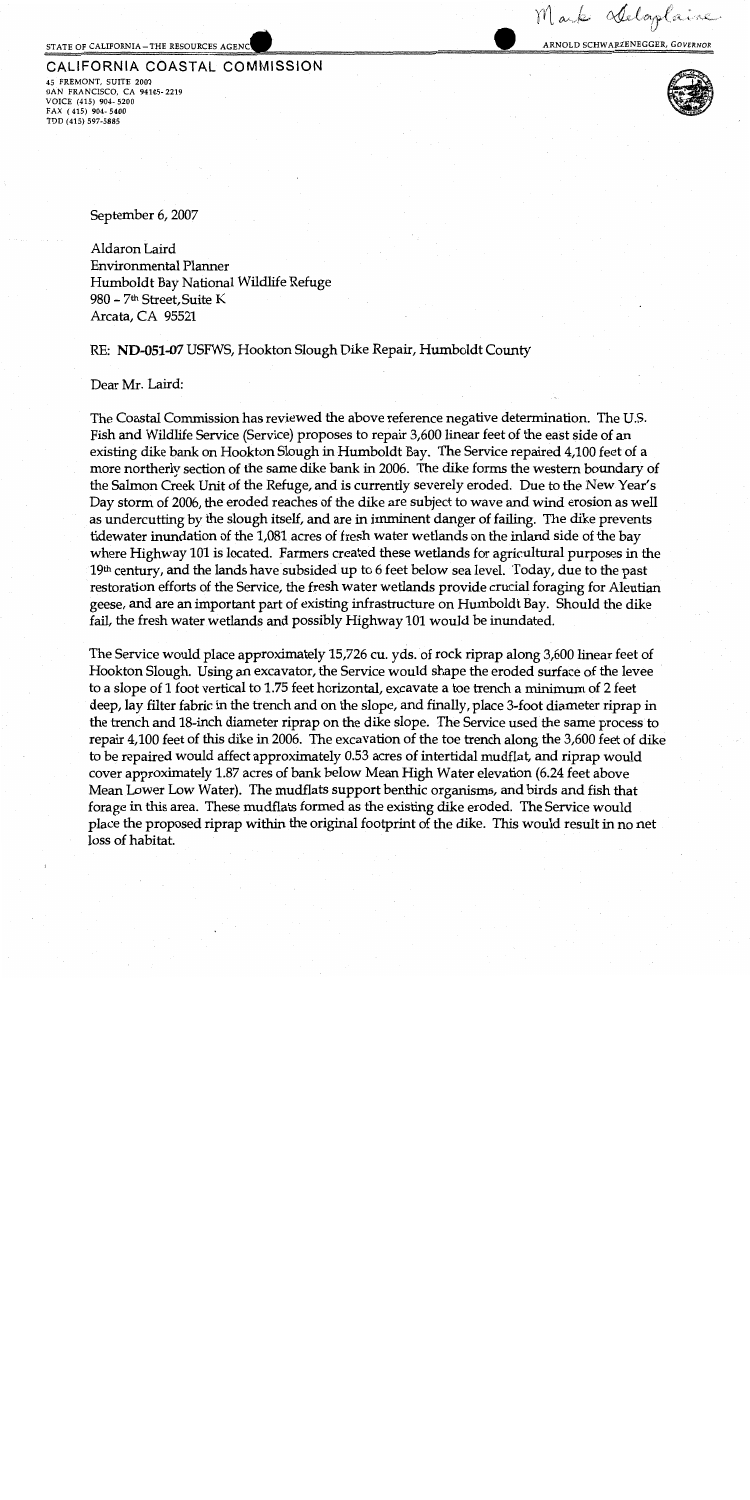The alternative to repairing the dike is to allow it to breach, thereby inundating the fresh water wetlands, and creating a sub-tidal habitat where there is currently fresh water habitat. The benefits of protecting the adjacent fresh water wetlands from tidal inundation make repair of this dike the least environmentally damaging alternative. The Commission has previously found repair to this dike to be an allowable use for restoration purposes (CD-001-82 and CD-077-99).

The public currently has access to this area. The proposed project would restrict access to the section of the dike under repair for the duration of construction, only. Maintaining the dike maintains public access, as access would be lost should the dike fail.

The Service would implement the following measures to minimize effects of construction equipment: refuel and wash equipment only at upland staging areas or where wash water cannot flow into wetlands; place or store construction materials, debris or waste where it will not enter wetlands; operate all equipment on the roadway surface on top of the dike on dry ground only; excavate and place riprap only when tide water is not present; place filter fabric on the re-sloped dike bank and then overlay with rock riprap to reduce erosion; and perform all activities during the fall before October 15, 2007.

Under the federal consistency regulations (Section 930.35), a negative determination can be submitted for an activity "which is the same as or similar to activities for which consistency determinations have been prepared in the past." The Coastal Commission staff agrees that the proposed repair of the dike on Hookton Slough would not adversely affect coastal zone resources and can be considered the same as or similar to previous consistency and negative determinations with which we previously concurred. We therefore concur with your negative determination made pursuant to 15 CFR Section 930.35 of the NOAA implementing regulations. Please contact Diane Livia of the Coastal Commission staff at 415-904-5250 or dlivia@coastal.ca.gov if you have any questions regarding this matter.

Sincerely,

Water

Peter Douglas **Executive Director** 

cc: North Coast District CCC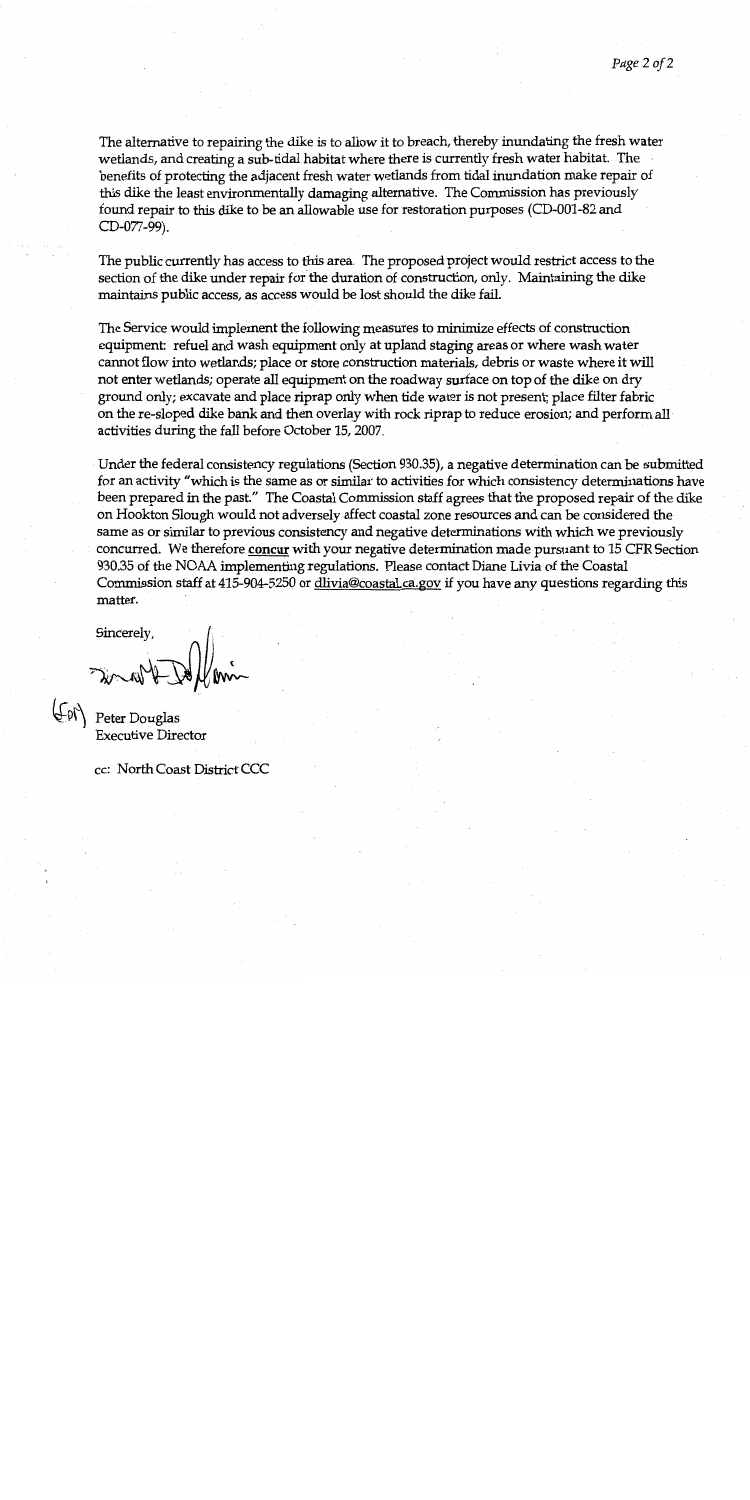# CALIFORNIA COASTAL COMMISSION

45 FREMONT STREET, SUITE 2000 SAN FRANCISCO, CA 94105-2219 VOICE AND TDD (415) 904-5200



August 30, 2007

S.W. Norquist Head, Natural Resources Department Marine Corps Base Camp Pendleton ATTN: Colleen Eckenroad Box 555008 Camp Pendleton, CA 92055-5008

Re: ND-053-07 U.S. Marine Corps Negative Determination, Temporary Lodging Facilities, Marine Corps Base Camp Pendleton, San Diego Co.

Dear Mr. Norquist:

On April 18, 2007, we objected to your negative determination (ND-005-07) for a combined project: the construction of Temporary Lodging Facilities (TLF) and the Extension of San Jacinto St., in the southern portion of Marine Corps Base Camp Pendleton (and in the Wire Mountain Housing area, east of I-5). In our response letter we indicated that any concerns we had were related to the Temporary Lodging Facilities and Extension of San Jacinto St., and not to the Temporary Lodging Facilities. We further agree that if the projects were separated we could concur with the Temporary Lodging Facilities project. The project is a 3-story, 69-guest room facility with a 105 vehicle parking lot.

The Marine Corps has submitted a revised negative determination for just the Temporary Lodging Facilities. As we stated earlier, we agree with the Marine Corps that, with the measures included to protect water quality, and because it would be located within existing developed and previously disturbed areas and outside the coastal zone, the Temporary Lodging Facilities would not affect public views, public access and recreation, traffic, or other coastal zone resources. We therefore concur with your negative determination made pursuant to 15 CFR Section 930.35 of the NOAA implementing regulations. Please contact Mark Delaplaine at (415) 904-5289 if you have any questions regarding this matter.

Mart Doplan

 $\left(\text{Lip} \atop \text{Execute} \right)$  PETER M. DOUGLAS

San Diego District Office Army Corps, Los Angeles District

 $cc$ :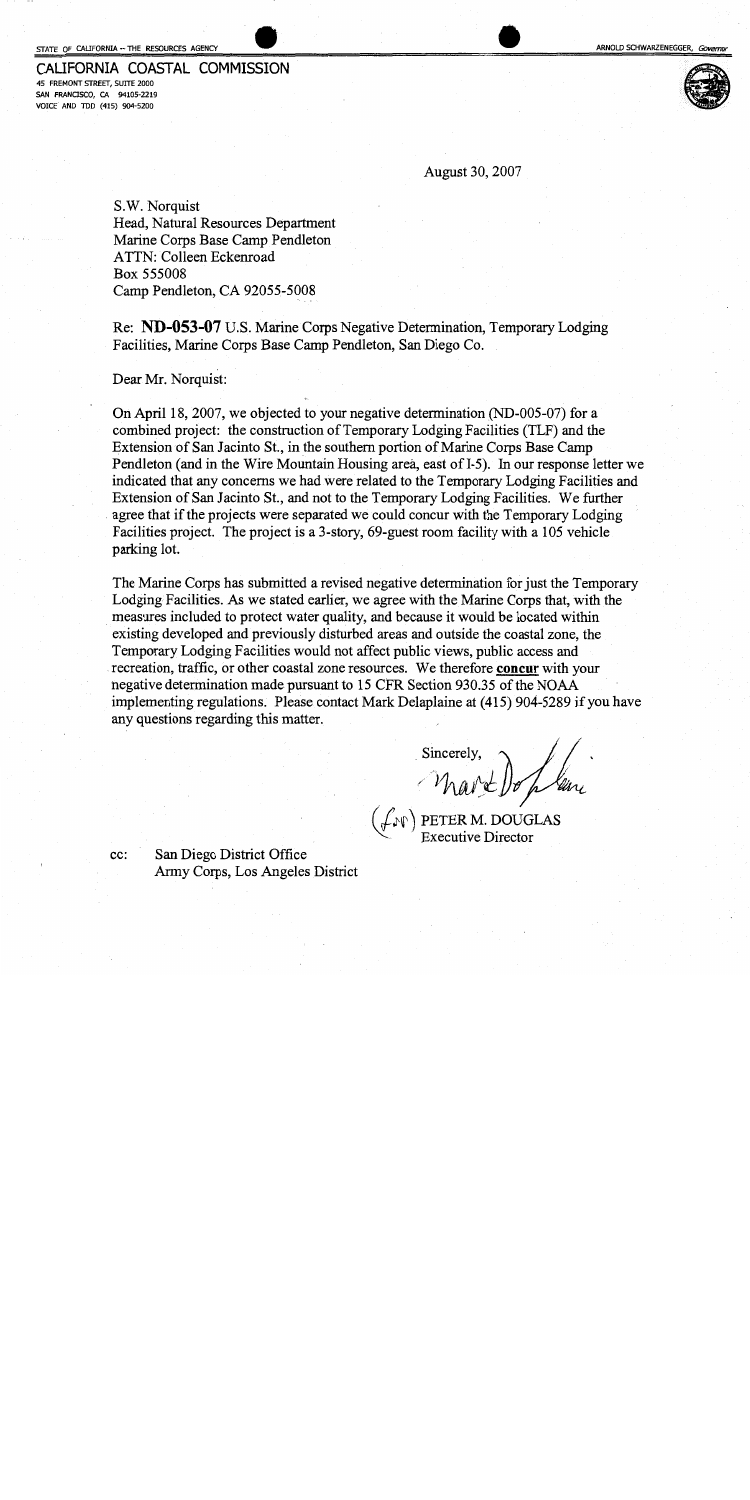# CALIFORNIA COASTAL COMMISSION

45 FREMONT STREET, SUITE 2000 SAN FRANCISCO, CA 94105-2219 VOICE AND TDD (415) 904-5200



August 30, 2007

Mark Eberling National Oceanic and Atmospheric Administration Western Administrative Support Center 7600 Sand Point Way, N.E. Seattle, WA 98115-0070

Re: ND-055-07 National Marine Fisheries Service (NMFS) Southwest Fisheries Science Center dewatering, La Jolla, San Diego

Dear Mr. Eberling:

On July 23, 2007, we received NMFS' negative determination for the installation of a dewatering well underneath its Southwest Fisheries Science Center on Scripps/UCSD land in northern La Jolla, San Diego. The dewatering is intended to respond to one of a number of geologic hazards contributing to bluff instability beneath and seaward of the structure. The hazards threatening the Science Center include bluff erosion at the toe. blufftop erosion, earthquakes, landsliding, erosion from upland water runoff and infiltration, and sea level rise. NMFS is aware the proposed dewatering will not eliminate the risks to the structure from the multiple threats; the dewatering is intended as a stopgap measure to guard against water intrusion from water pipe leaks or ruptures.

The project includes installing a well under the east side of the building  $(8-10 \text{ ft.})$ diameter, 80 ft. deep), installing hydraugers (2 in. in diameter, gently sloping at about 6 degrees radiating out from the well in all directions), and excavation of 180 cu. yds. of material to be transported offsite to an appropriate dump site. NMFS has agreed to prepare a storm water pollution prevention plan and implement Best Management Practices to address water quality issues. NMFS has also agreed to recycle for landscaping purposes any water collected in the well (most of the landscaping is drought resistant). The only concern raised by the project is the potential for the hydrauger dewatering pipes to become exposed with continued blufftop erosion. If that occurs, NMFS has agreed to remove any pipes visible and protruding from the bluff.

Ultimately, due to the numerous hazards the building may need to be all or partially removed and relocated. Nevertheless, unlike some of the other temporary solutions previously considered by NMFS (e.g., a seawall at the base of the bluff), the proposed dewatering would not itself pose risks to coastal resources.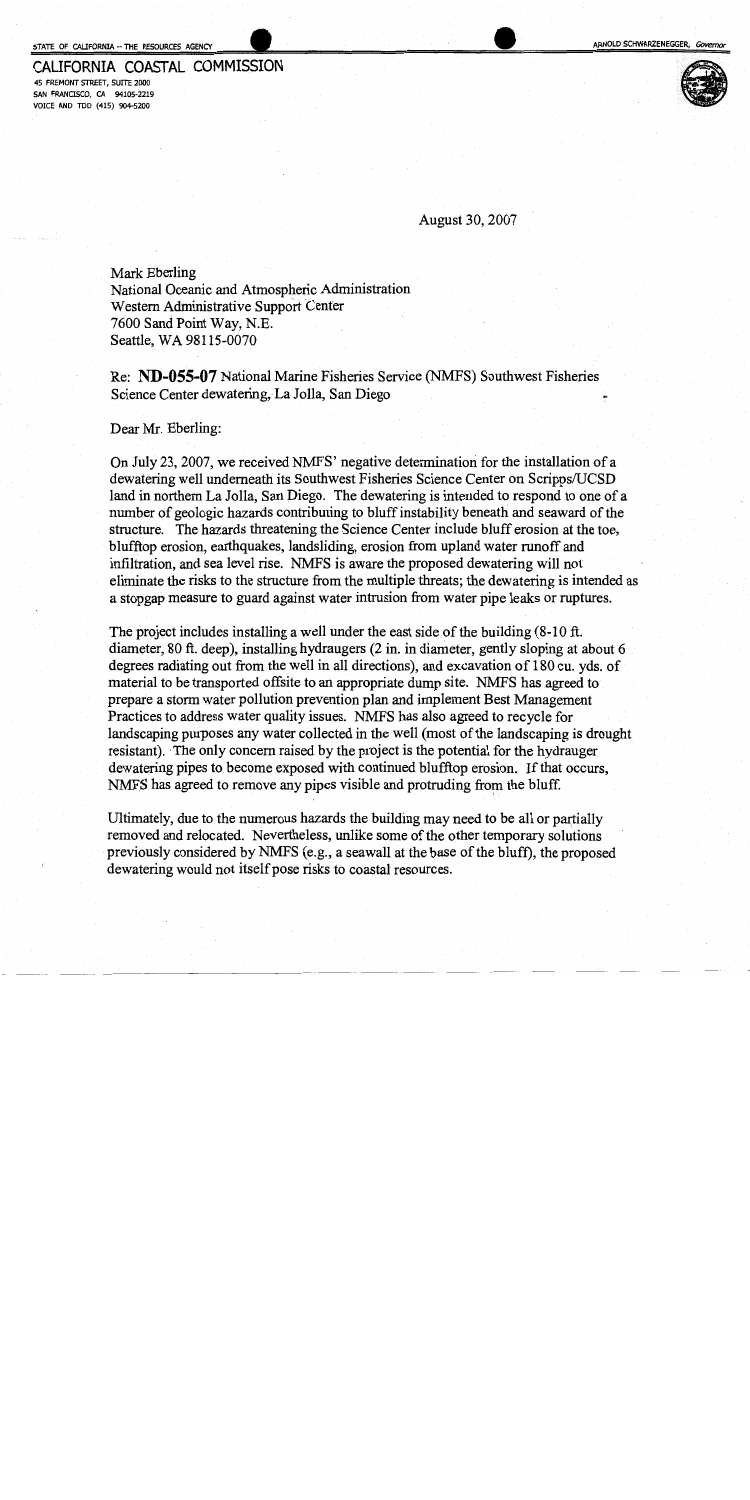With its commitments, we agree with NMFS that the proposal would not contribute to geologic hazards, or adversely affect scenic public views, public access and recreation, or other coastal zone resources. We therefore concur with your negative determination made pursuant to 15 CFR Section 930.35 of the NOAA implementing regulations. Please contact Mark Delaplaine at (415) 904-5289 should you have any questions regarding this matter.

Sincerely,

(SON) PETER M. DOUGLAS

San Diego District Office cc: Milt Phegley, UCSD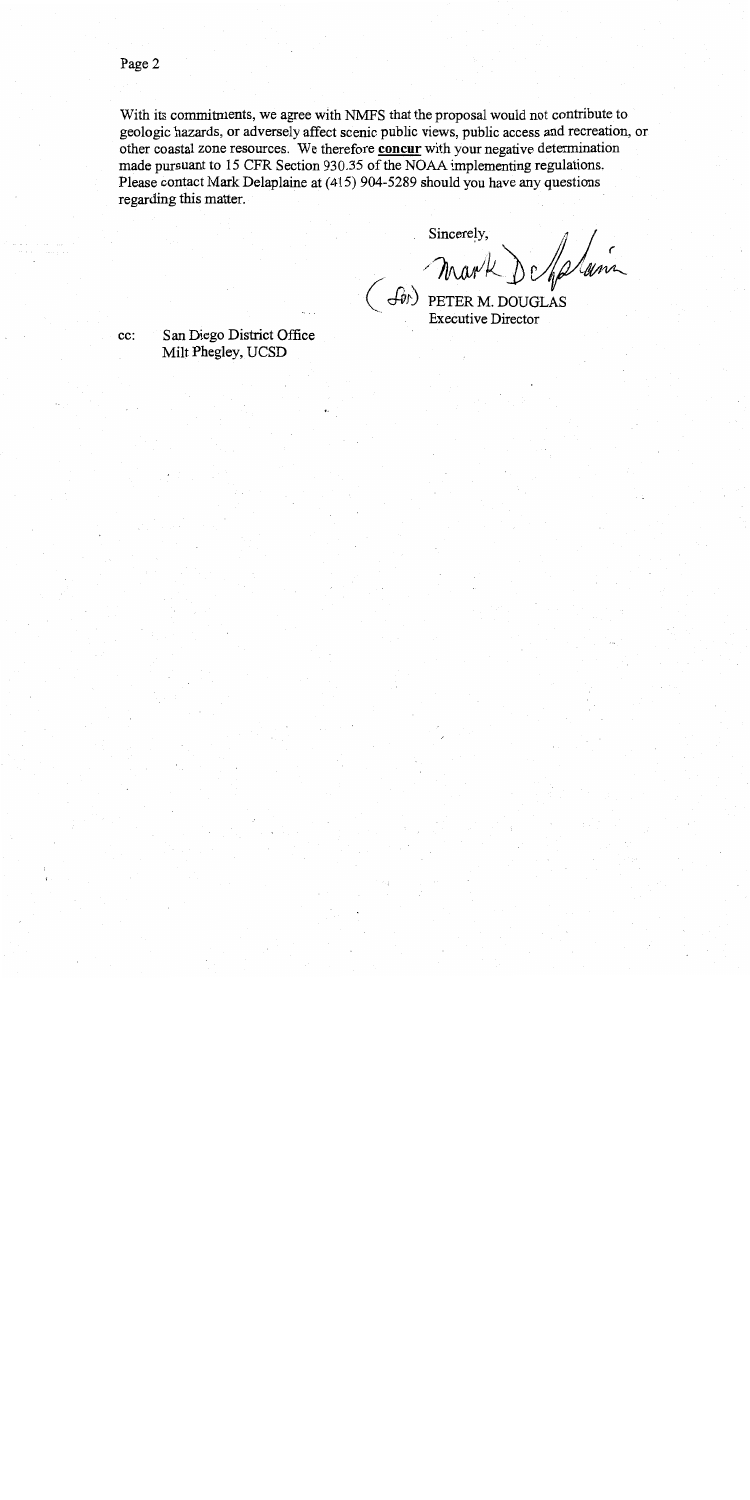#### STATE OF CALIFORNIA-THE RESOURCES AGENC

CALIFORNIA COASTAL COMMISSION 45 FREMONT, SUITE 2000

SAN FRANCISCO, CA 94105-2219<br>VOICE AND TDD (415) 904-5200 FAX (415) 904-5400

September 12, 2007

Brian O'Neill General Superintendent Golden Gate National Recreation Area ATTN: Steve Ortega Fort Mason San Francisco, CA 94123

Subject: Negative Determination ND-057-07 (Merrie Way parking lot, overlook, and trailhead construction, Sutro Historic District, GGNRA, San Francisco)

Dear Mr. O'Neill:

The Coastal Commission staff has reviewed the above-referenced negative determination. The National Park Service (NPS) proposes to reconfigure the existing Merrie Way parking lot, enhance the existing visitor overlook, and upgrade parking along El Camino del Mar, located within the Sutro Historic District of the Golden Gate National Recreation Area (GGNRA) in San Francisco. The Commission previously concurred with consistency determination CD-028-94 by the NPS for a Comprehensive Design Plan (CDP) for the GGNRA's Sutro Historic District. Included in that CDP was a conceptual plan for the reconfiguration of the Merrie Way parking lot, parking along El Camino del Mar, and public access trails. In that consistency determination, the NPS committed to submit detailed plans for parking and trails projects to the Commission at a future date for additional federal consistency review.

The NPS proposes the following public access and recreation projects in the subject negative determination:

- $\blacksquare$ Reconfigure the Merrie Way parking lot to accommodate 130 vehicles and five tour buses. The terraced lot will match the existing slope, landscaped medians will be planted with coastal dune vegetation propagated from seed gathered at nearby Land's End, and a subsurface filtering system will reduce stormwater runoff. The entrance to the lot will be relocated closer to the intersection of Point Lobos Avenue and El Camino del Mar to improve public safety and traffic flow.
- The existing scenic overlook at the edge of the bluff at the parking lot will be enhanced and tie into the Coastal Trail trailhead. The overlook, trailhead, and a small seating/ gathering area will be universally accessible and will incorporate new interpretive and informational signage.